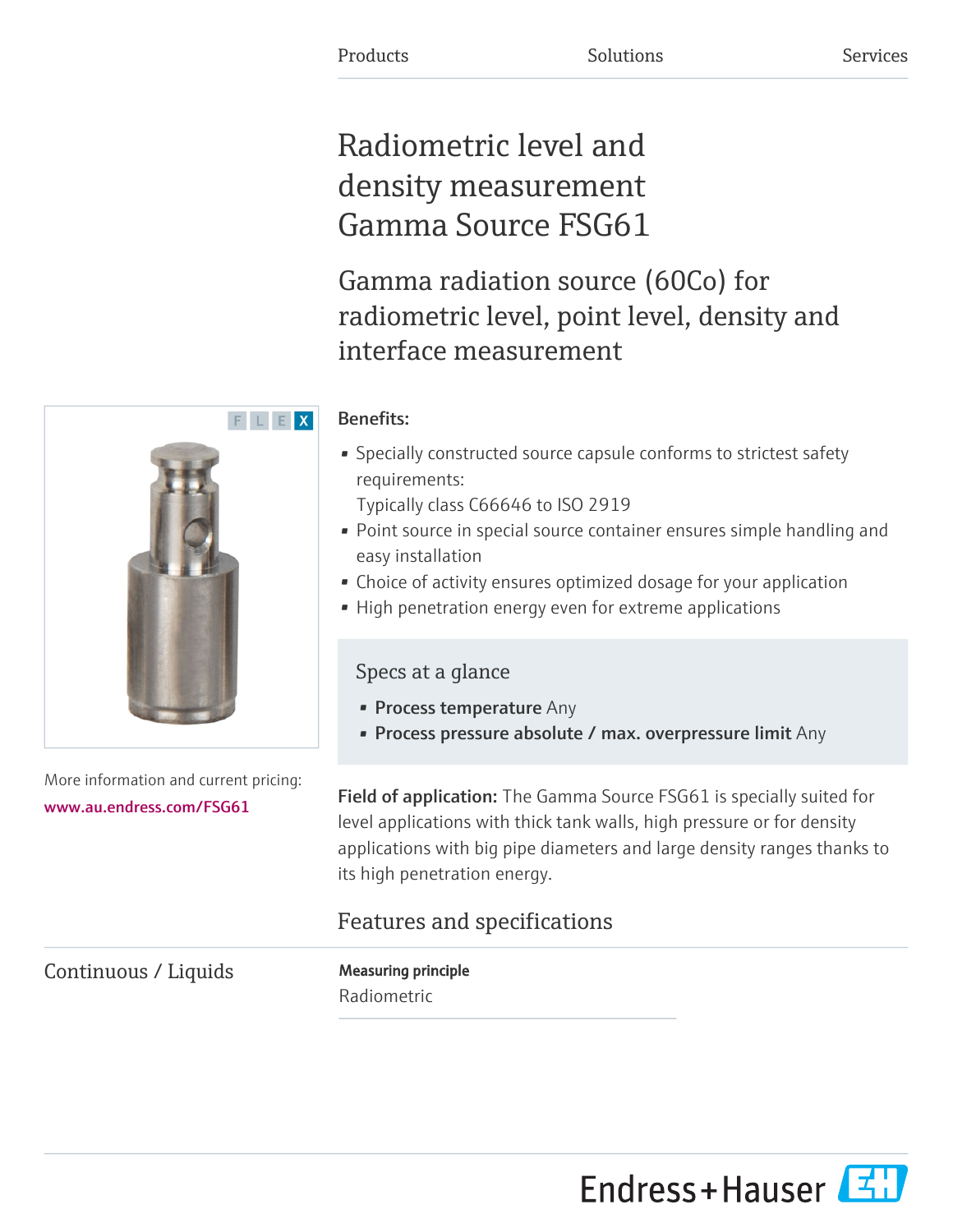# Continuous / Liquids Characteristic / Application

Source Isotope: Cobalt 60 Half-life: 5.3 years

#### Specialities

Double seal Steel: 1.4541 (321 S 18) Classification: C66646 ISO 2919

#### Ambient temperature

-20 °C ... 250 °C  $(-4 \degree F ... 482 \degree F)$ 

### Process temperature

Any

Process pressure absolute / max. overpressure limit Any

Components Installed in source container

Point Level / Solids Measuring principle

Radiometric Limit

Characteristic / Application Source Isotope: Cobalt 60 Half-life: 5.3 years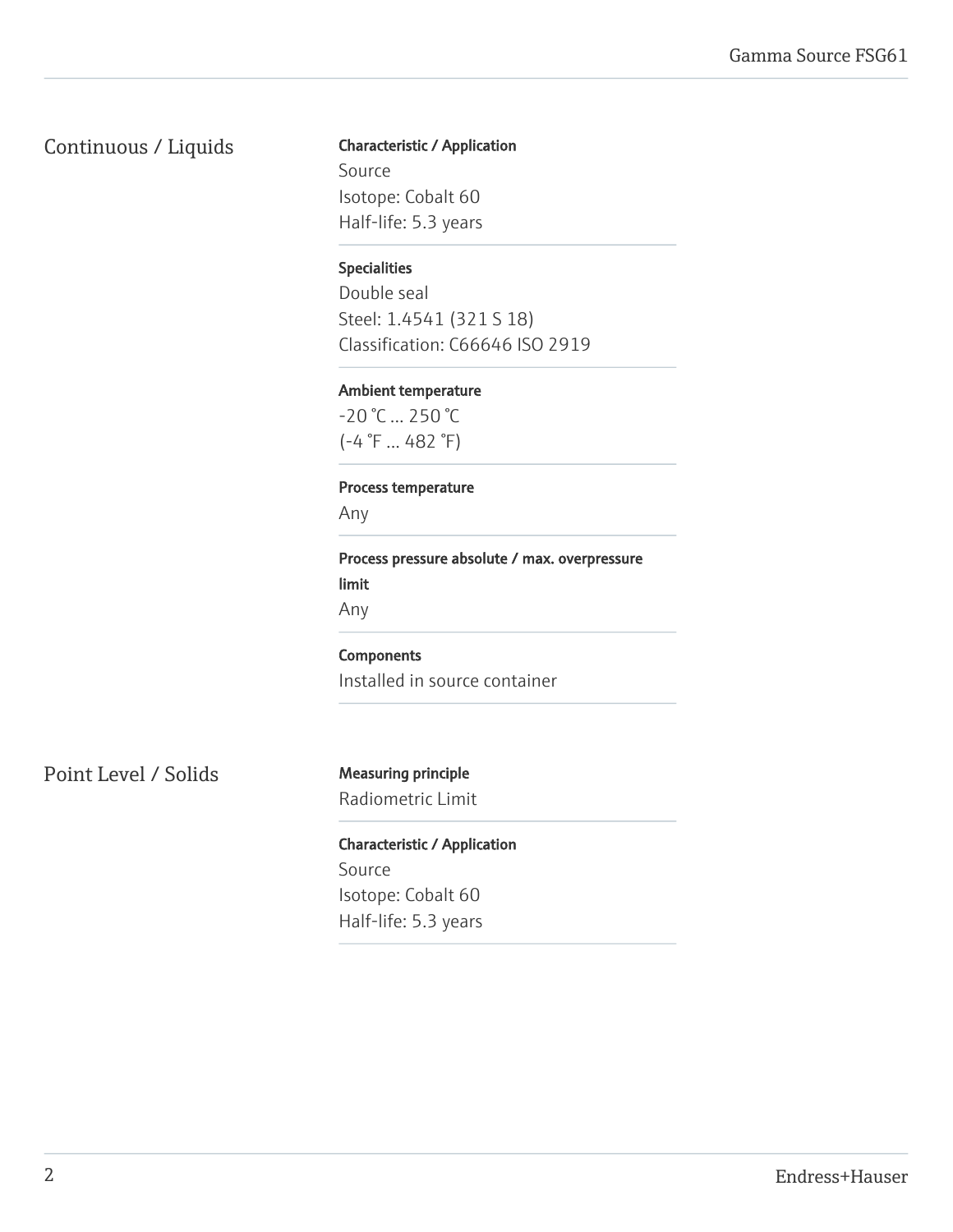# Point Level / Solids

#### Specialities

Double seal Steel: 1.4541 (321 S 18) Classification: C66646 ISO 2919 Activity calculation with Applicator

#### Ambient temperature

-20 °C ... 250 °C (-4 °F ... 482 °F)

### Process temperature

Any

Process pressure absolute / max. overpressure limit Any

#### **Components**

Installed in source container

Point Level / Liquids Measuring principle

Radiometric Limit

### Characteristic / Application

Source Isotope: Cobalt 60 Half-life: 5.3 years

### Specialities

Double seal Steel: 1.4541 (321 S 18) Classification: C66646 ISO 2919 Activity calculation with Applicator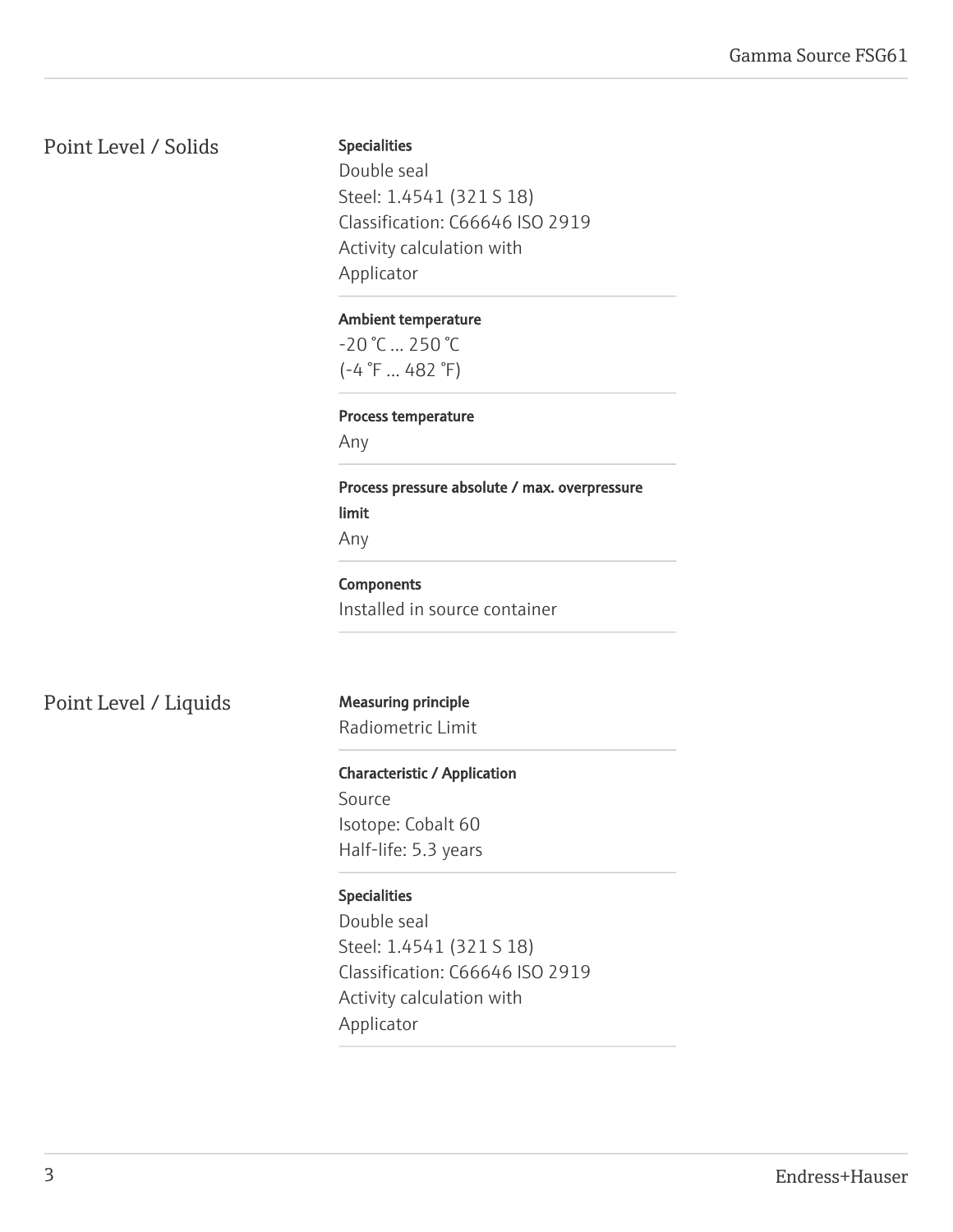# Point Level / Liquids

# Ambient temperature  $-20$  °C  $...$  250 °C (-4 °F ... 482 °F)

#### Process temperature

Any

Process pressure absolute / max. overpressure limit Any

**Components** Installed in source container

Continuous / Solids Measuring principle

# Radiometric

Characteristic / Application Source Isotope: Cobalt 60 Half-life: 5.3 years

#### Specialities

Double seal Steel: 1.4541 (321 S 18) Classification: C66646 ISO 2919 Activity calculation with Applicator

#### Ambient temperature

-20 °C ... 250 °C  $(-4 \degree F ... 482 \degree F)$ 

#### Process temperature

Any